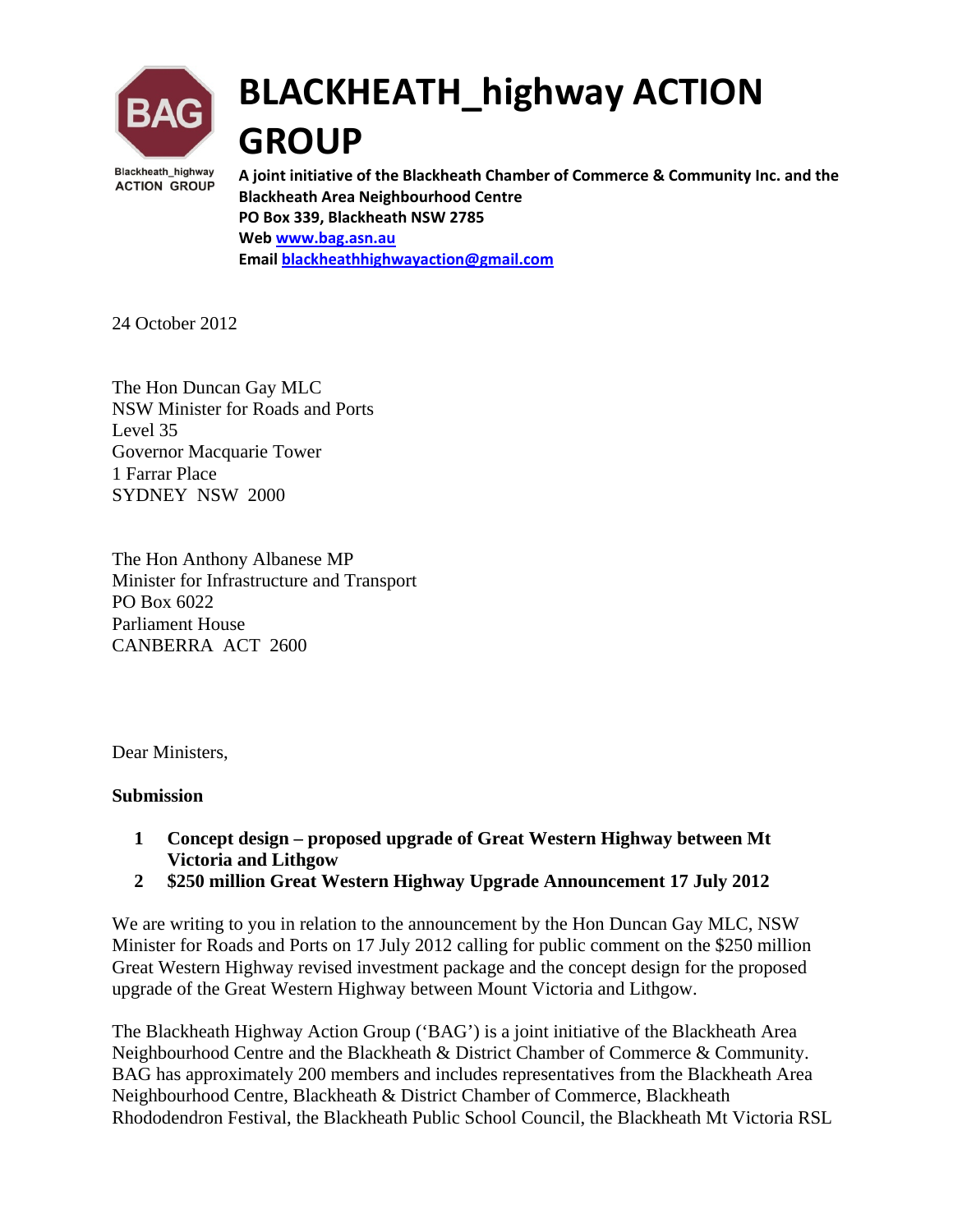Sub-branch, the Blackheath Streetscape Group and Friends of Blackheath Pool and Memorial Park.

BAG was established in 2008 in response to the State and Federal Government announcement to upgrade the Great Western Highway between Mount Victoria and Lithgow.

Since established BAG has coordinated various submissions on Blue Mountains transport issues and has formed alliances with many groups across the region including the Hartley Highway Action Group, the Mount Victoria Highway Bypass Action Group, the Katoomba Chamber of Commerce and Community Inc., the Blue Mountains Commuters and Transport Users Association, the Blue Mountains Conservation Society, the Association of Concerned Mid Mountains Residents and the Bell Against the Highway Action Group.

BAG through its involvement in the Blue Mountains Commuters and Transport Users Association also participates in the Lachlan Regional Transport Forum, the NSW Commuter Council and the Western Sydney Public Transport Users group.

In November 2009 BAG, along with the Mount Victoria Highway Bypass Action Group and the Hartley Highway Action Group, collected more than 3,500 written submissions over a four-week period against the proposed upgrade of the Great Western Highway between Mount Victoria and Lithgow.

BAG has strong links to the Blue Mountains community and has been effective in campaigning on a number of transport issues including local highway safety issues.

#### **1. Concept Design – proposed upgrade of Great Western Highway between Mt Victoria and Lithgow**

BAG rejects the concept design for the proposed upgrade of the Great Western Highway between Mt Victoria and Lithgow on the following basis;

- i) Proceeding with the concept design is contrary to the recommendations of the Evans and Peck Independent Review.
- ii) The concept design does not take into account the findings of the Central West Transport Needs Study, particularly in relation to projected increases in traffic movements on the Great Western Highway in the lower Blue Mountains.
- iii) The concept design is contrary to the recommendations of the NSW Long Term Transport Master Plan draft report.
- iv) The concept design has been prepared and released for public comment before the Bells Line of Road Strategic Corridor Plan has been released.
- v) Proceeding with the concept design is contrary to the recommendations of the Infrastructure NSW State Infrastructure Strategy released on 3 October 2012 in relation to road and rail movements from Western Sydney. The State Infrastructure Strategy also recommends that further investigation is needed and that such further investigations should include rail.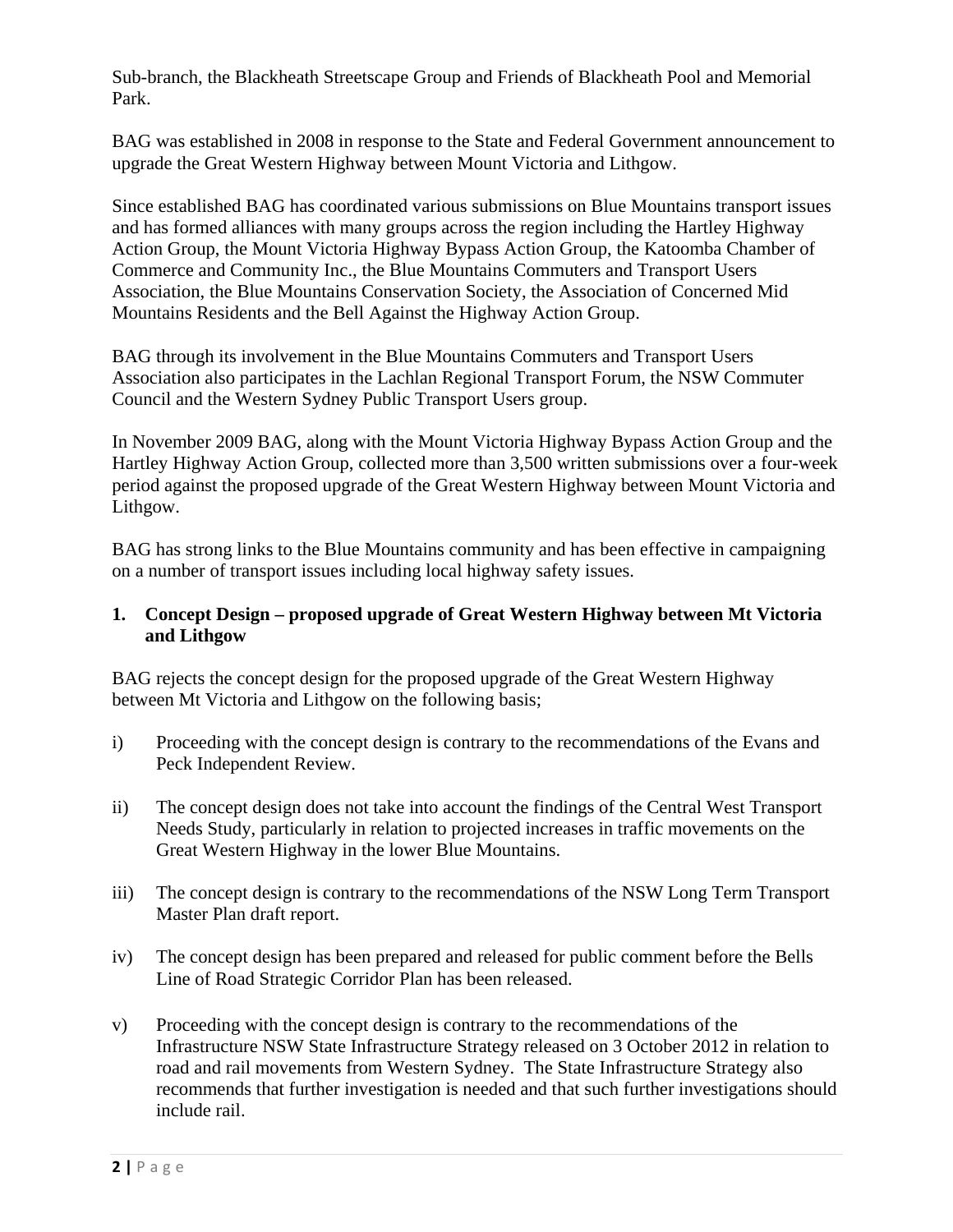- vi) The concept design does not address the estimated cost of the project, which we believe will be in the order of around \$2 billion, making it one of the most expensive highway projects on a per kilometre basis in the history of New South Wales.
- vii) The concept design does not acknowledge Government Policy preventing B-double trucks longer than 19m travelling along the highway through the Blue Mountains. We all agree that the Great Western Highway between Mount Boyce and Lapstone will not be suitable for high productivity vehicles (HPVs), i.e. b-double trucks longer than 19m and b-triple trucks. There is widespread public support across the Blue Mountains for the ban on bdouble trucks longer than 19m to remain. Even the NRMA has publicly acknowledged that the Great Western Highway is not suitable for standard B-double trucks (25/26m bdouble trucks). Therefore there is no point implementing a concept design for the construction of a motorway style \$2 billion upgrade between Mount Victoria and Lithgow with grades of 5% when the purpose of the upgrade is to facilitate HPVs on the highway through the Blue Mountains.
- viii) Proceeding with the concept design is contrary to the more than 3,500 public submissions made in November 2009, all which categorically reject the proposed upgrade.
- ix) The concept design fails to consider the impacts on the future viability of the proposed upgrade:
	- o the carbon tax,
	- o the predicted future increases in fuel costs, and
	- o economic, tax and regulatory factors and related issues.
- x) The concept design fails to consider the Great Western Highway between Mt Boyce and Katoomba, particularly the significant physical, economic, environmental and social constraints and impediments of upgrading the highway through this route, especially on the village of Blackheath and near Explorers Tree.
- xi) There are considerable physical, economic, social and environmental constraints that considerably limit the opportunity to widen the highway between Katoomba and Mt Boyce to the same standard as that of the concept design between Mt Victoria and Lithgow. The concept design should not focus solely on the study area in isolation. Any concept design for the upgrading of the highway between Mt Victoria and Lithgow must consider all aspects of the highway between Katoomba and Mt Boyce.

There has been no feasibility analysis or public consultation for upgrading the highway between Mt Boyce and Katoomba. Given the considerable investment required to construct the concept design (around \$2 billion) surely such a feasibility analysis should first be completed. This analysis must consider the economic and social impacts of upgrading this section of the highway on the villages of Blackheath and Medlow Bath, which rely heavily on tourism to support their local economies. The Great Western Highway is not a motorway: for these villages it is the only access to essential services in Katoomba and beyond.

xii) The concept design is contrary to the principle set out in the draft NSW Long Term Transport Master Plan, that is, the implementation of bypasses for regional towns to reduce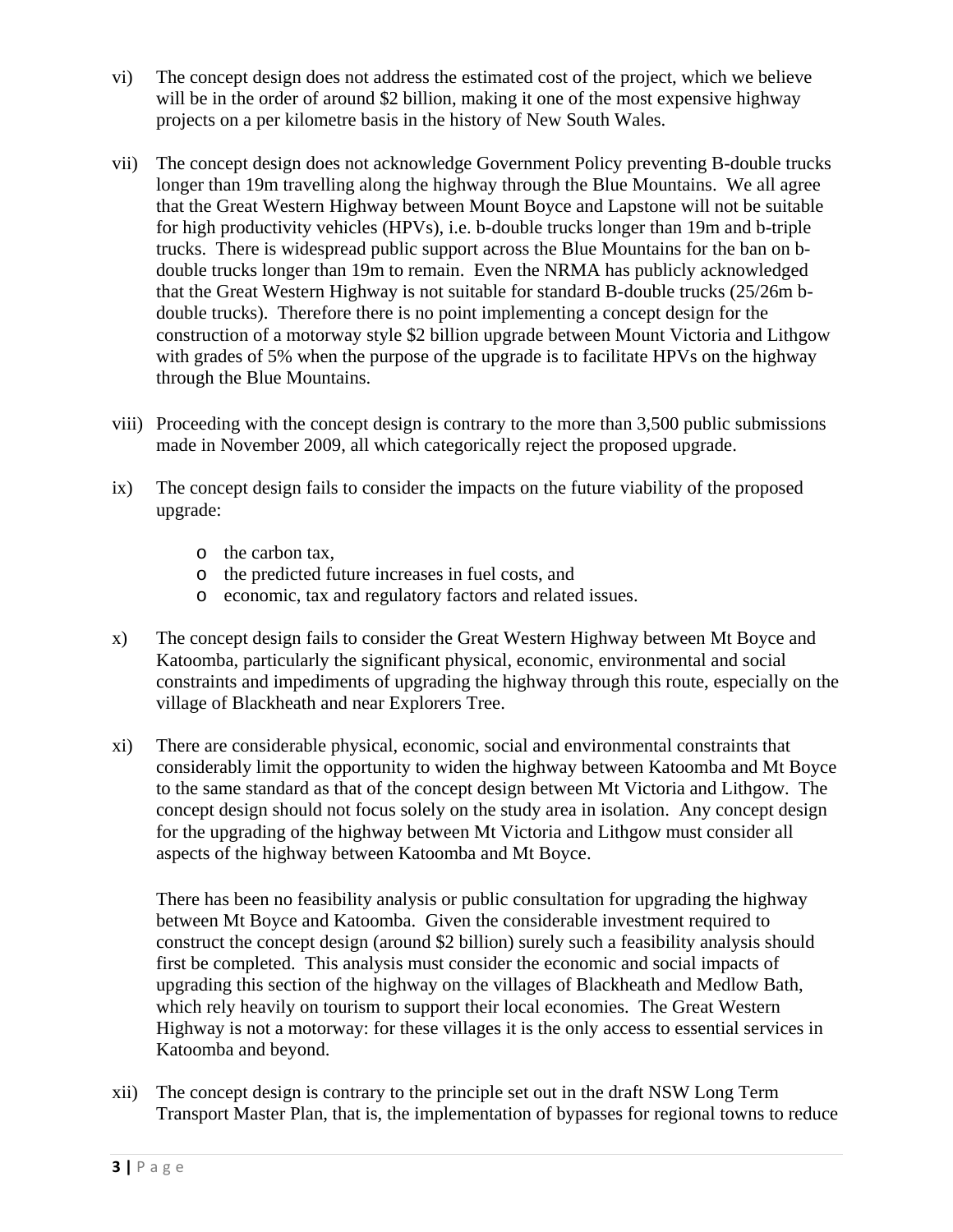heavy truck traffic through town centres. Based on priorities developed in consultation with the regions and based on defined criteria contained in the NSW Long Term Transport Masterplan draft report there should be no high productivity vehicle access along the Great Western Highway through the Blue Mountains. Yet the concept design does not address this and refers to plans for two high productivity vehicle rest areas in the design put forward.

- xiii) The concept plan fails to recognise the impact of the proposed upgrade on the highway through the Blue Mountains between Katoomba and Lapstone. The Great Western Highway is the major transport link for the more than three million people who visit Echo Point each year. The 'Three Sisters' is one of the most internationally recognisable natural attractions in Australia, third in importance after Ayers Rock, and the Great Barrier Reef. Tourism is the backbone of the upper Blue Mountains economy. There are also major traffic constraints that exist on the highway between Katoomba and Lapstone including:
	- o 5 school zones.
	- o 22 sets of traffic lights with more planned.
	- o 18 different speed zones, not including school zones or road works zones.
	- o The highway passes directly through the centre of many Blue Mountains villages including Blaxland, Faulconbridge, Lawson and Wentworth Falls.
	- o Unaddressed traffic black spots along the highway, for example:
		- The Peninsula Road intersection at Valley Heights.
		- The Macquarie Road intersection at Springwood.
		- The Boland Avenue intersection at Springwood and related pedestrian crossing issues.
		- The Station Street intersection at Wentworth Falls.
		- The Falls Road intersection at Wentworth Falls.

Accordingly BAG calls on both the NSW and Federal Governments to reject the concept design and instead implement a long term sustainable rail/road transport plan that incorporates the recommendations of the Central West Transport Needs Study, the Evans and Peck Independent Review, the Bells Line of Road Strategic Corridor Plan, the Infrastructure NSW State Infrastructure Strategy October 2012 report and the NSW Long Term Transport Master Plan draft report.

Implementing a concept design that calls for spending of around \$2 billion to upgrade the approximately 20 kilometres of highway to a motorway standard to facilitate HML/HPV is not economically feasible and is contrary to the recommendations of the Central West Transport Needs Study, the Infrastructure NSW State Infrastructure Strategy report and the Evans and Peck Independent Review. Further, developing and implementing a concept design that ignores the economic, social and environmental impacts on the Blue Mountains and the physical constraints of upgrading the highway between Katoomba and Mount Boyce is a waste of taxpayers' money. It will also cause significant financial hardship for landowners within the concept design corridor.

The proposed upgrade of the highway between Mount Victoria and Lithgow must be viewed within the whole context of the Great Western Highway between Katoomba and Lithgow. Given the significant cost of the concept design and the planning flaws we have highlighted above, we believe the Mount Victoria to Lithgow highway upgrade project in its current form should be totally abandoned.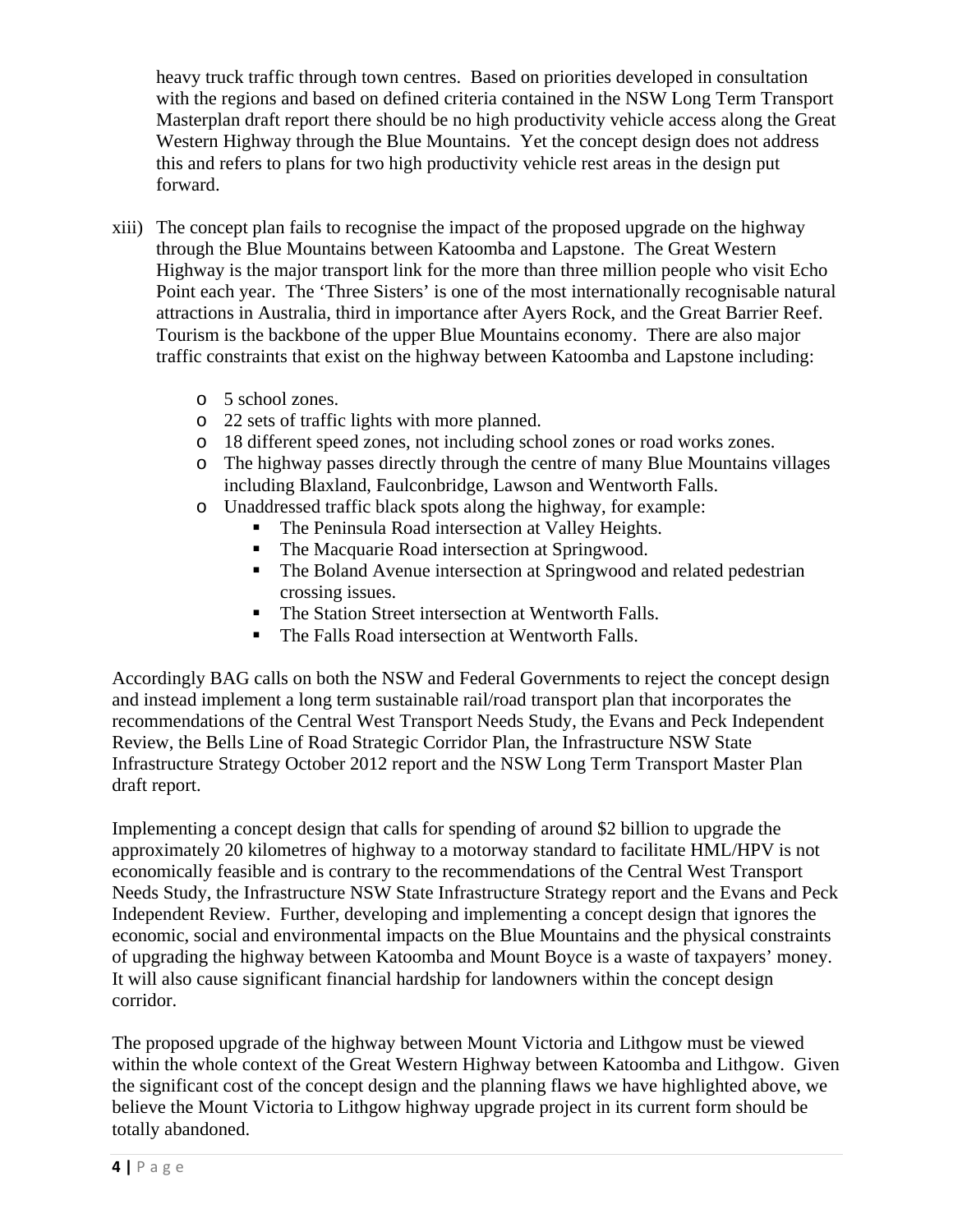As you would agree, what is needed is a more long term approach to solving the transport needs of the Central West which includes better fast rail and road links to Sydney and better rail links to intermodal facilities in Sydney and the ports of Newcastle, Botany and Port Kembla.

BAG, in conjunction with other community and advocacy groups will continue to lobby Blue Mountains City Council and local members of parliament for the concept design for the proposed upgrade of the Great Western Highway between Mount Victoria and Lithgow to be abandoned.

### **2. \$250 million Great Western Highway revised investment package announced 17 July 2012**

We refer to the media release dated 17 July 2012 entitled 'Public Comment sought on \$250 million Great Western Highway upgrade' issued by the Hon Duncan Gay, MLC, NSW Minister for Roads and Ports, and set out below for your attention our submission in relation to the \$250 million revised investment package.

We warmly welcome Minister Gay's announcement for highway safety upgrades between Katoomba and Mount Victoria. Safety is a critical issue for local residents and business owners who are located between Katoomba and Mt Boyce. BAG has, since it was established in 2008 and with the support of the Blackheath community, lobbied the RTA for safety improvements to the highway between Katoomba and Mt Boyce, particularly through Blackheath.

Since it was established in 2008 BAG, with the support of the Blackheath community, has lobbied the RTA for safety improvements to the Great Western Highway between Katoomba and Lithgow, and particularly through Blackheath. BAG believes the first priority for the Great Western Highway between Katoomba and Lithgow is to make it safer for local residents and the many tourists who visit the Blue Mountains, as well as others who use the Great Western Highway to travel further afield.

## **2.1 Victoria Pass safety upgrade**

We refer to our previous correspondence with the Hon Duncan Gay, MLC, NSW Minister for Roads and Ports, in relation to the recently completed safety upgrade of Victoria Pass and again note our dissatisfaction with the quality of the works and the lack of action on areas of concern highlighted by the community at recent RMS public meetings held in Mt Victoria and Hartley.

We also refer to our letter to the Hon Duncan Gay, MLC, NSW Minister for Roads and Ports dated 26 July 2012 and once again raise with you the condition of the bottom corner of Victoria Pass following the completion of RMS works in 2011. In September 2011 Michael Paag, Chair of BAG, met with Roza Sage MP, Member for Blue Mountains and Paul Toole MP, Member for Bathurst along with representatives from RMS, including Chris Barnett and Peter Dearden at the bottom corner of Victoria Pass. At this meeting we raised a number of concerns relating to the RMS works on the bottom corner including:

i) Continuation of situations of water sheeting across all lanes on the western side of the bottom corner as a result of poor drainage, particularly from water trapped by the centre concrete barrier.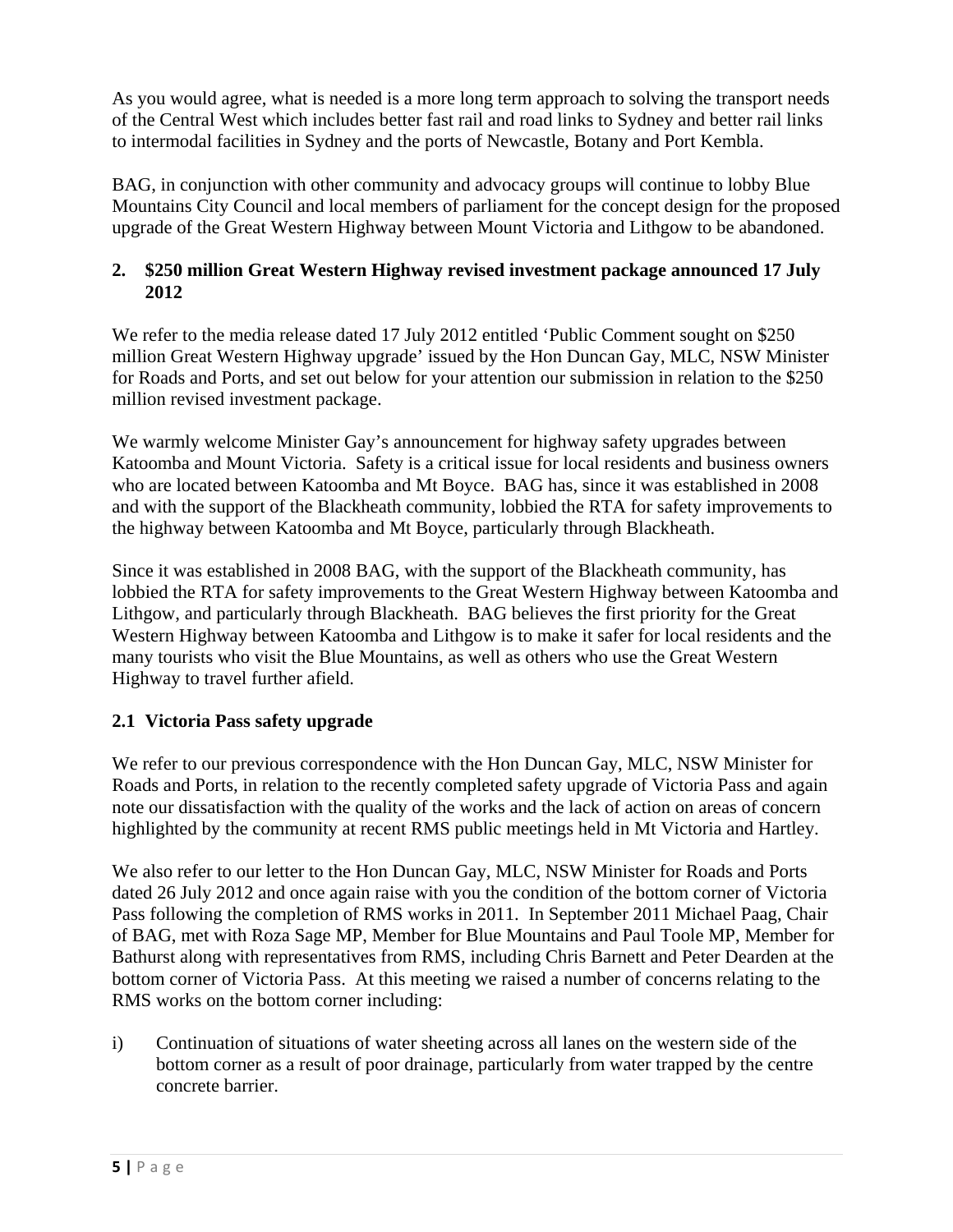- ii) Poor line marking, particularly the section where the two westbound lanes merge into one above the bottom corner.
- iii) Poor visibility due to the poor sight lines for the merge referred to in point ii above. Visibility is particularly reduced for larger truck combinations trying to merge on this section.
- iv) High incidence of speeding as witnessed by everyone in attendance at the September 2011 meeting.
- v) The camber of the westbound lane on the bottom corner. The camber of the westbound lane tilts outwards away from the centre of the road, which we believe significantly increases the likelihood that a truck will roll over on the western side of the bottom corner.

At recent RMS convened public meetings at Mount Victoria several suggestions were put forward in relation to extending the concrete jersey barrier on the bottom corner so that it starts at a higher point on the highway (further east), i.e. where the two west bound two lanes merge into one. BAG supports these suggestions and requests the RMS investigate extending the concrete Jersey barrier as noted above.

We believe the above issues combined with excessive speed are significantly contributing to the continuing high accident rate on the bottom corner of Victoria Pass.

## **2.2 Blackheath Highway Safety Management Plan**

The Blackheath community unanimously called on the NSW Roads and Traffic Authority ('RTA') at the public meeting held on 22 December 2008 to develop and implement in conjunction with the local community a Blackheath Highway Safety Management Plan. The idea of a Blackheath Highway Safety Management Plan was first raised by Councilor Terri Hamilton, Ward 1 Councilor, Blue Mountains City Council back in 2005. In September 2005 Blue Mountains City Council endorsed Councilor Hamilton's motion calling on the RTA to develop and implement such a plan.

Representatives from BAG again called on the then RTA to develop and implement a Blackheath Highway Safety Management Plan at the RTA Community Consultation Meeting held on Wednesday 18 March 2009.

Representatives from BAG again raised the issue of the Blackheath Highway Safety Management Plan with representatives from the RTA at a meeting held on Thursday 16 April 2009. Michael Paag, Chair of BAG, also met with Diana Loges and Geoff Cahill on Friday 12 June 2009 to discuss the concept of a Blackheath Highway Safety Management Plan.

The Blackheath Highway Safety Management plan is an attempt by the local community to stop the ad hoc approach to dealing with highway safety and traffic issues through the town precinct. The community's interrelationship with the highway has major significance for local business, tourism, the school and residents. Whilst we acknowledge that accident rates have historically been low through the town precinct there are issues that, if left unaddressed may result in higher accident rates and unnecessary community concern.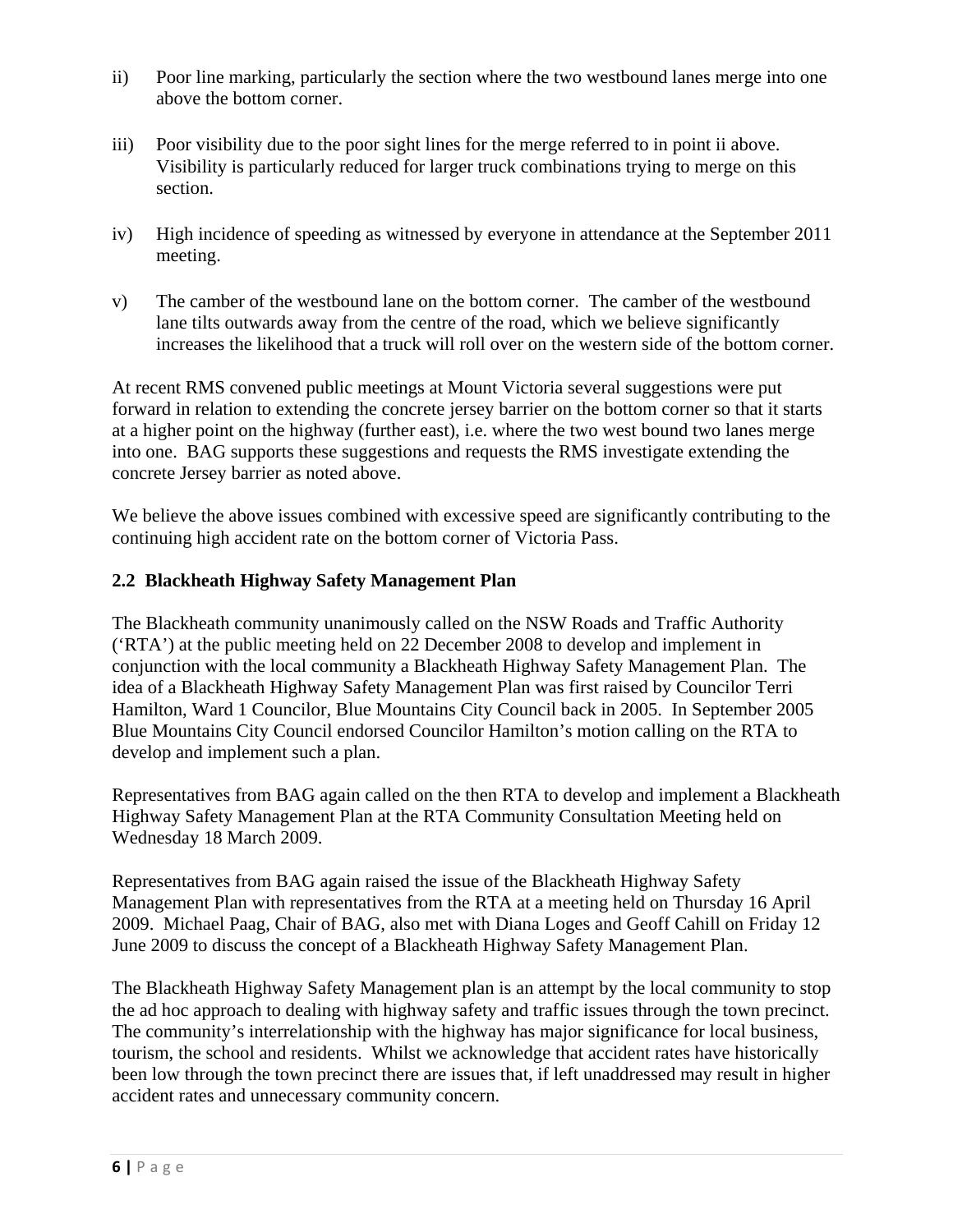The basis of the Blackheath Highway Safety Management Plan is to take a 'whole of town' approach when addressing highway traffic and intersection management issues through the town precinct, i.e. from Evans Lookout Road to Mount Boyce. This is because of the unique geography of the town and the way businesses, tourists and residents move to and from the highway to access the town.

As was mentioned to James Surprain from the RTA on Saturday, 27 June 2009, there are high levels of community concern regarding the current difficulties westbound traffic experiences in accessing the town from the highway via both the Govetts Leap Road and the Hat Hill Road intersections.

There are also concerns about excessive speed through the town precinct, especially by large trucks.

Noise from compression braking of large trucks is negatively impacting on residents and tourist establishments all along the highway through Blackheath, but especially in and around the Hill 33 area.

Local residents are also concerned about the danger posed to traffic turning right from the highway into Prince George Street, and access to the highway from Abbott Street.

The Blackheath community wants to work constructively with RMS and Blue Mountains City Council to positively address these issues for the benefit of both local residents and highway users.

BAG calls on the RMS to begin work on the following projects as part of the development and implementation of a Blackheath Highway Safety Management Plan:

- i) Installation of "No Standing" signs along the Great Western Highway adjacent to the Hat Hill Road intersection and improvements to road surface and shoulder to facilitate safer right turn access into Hat Hill Road from the Great Western Highway,
- ii) Installation of speed cameras / safety cameras and speed calming measures in the town precinct to reduce incidence of excessive speeding and minimise risk in a high pedestrian zone,
- iii) Improve right turn access into Govetts Leap Road from the Great Western Highway including the provision of a right turn green traffic signal,
- iv) Safety modifications for Sutton Lane, Gardiner Crescent, Abbott Street and Prince George intersections with the Great Western Highway, and
- v) Improve access to the Level Crossing for traffic turning right into the Level Crossing from the Great Western Highway, and take steps to stop traffic queuing across the railway tracks which impedes traffic flows in the Bundarra and Station Streets intersection.
- vi) Reduce the current speed limit of 80km/hr to 60km/hr between north Blackheath and Mt Boyce RMS truck weigh station.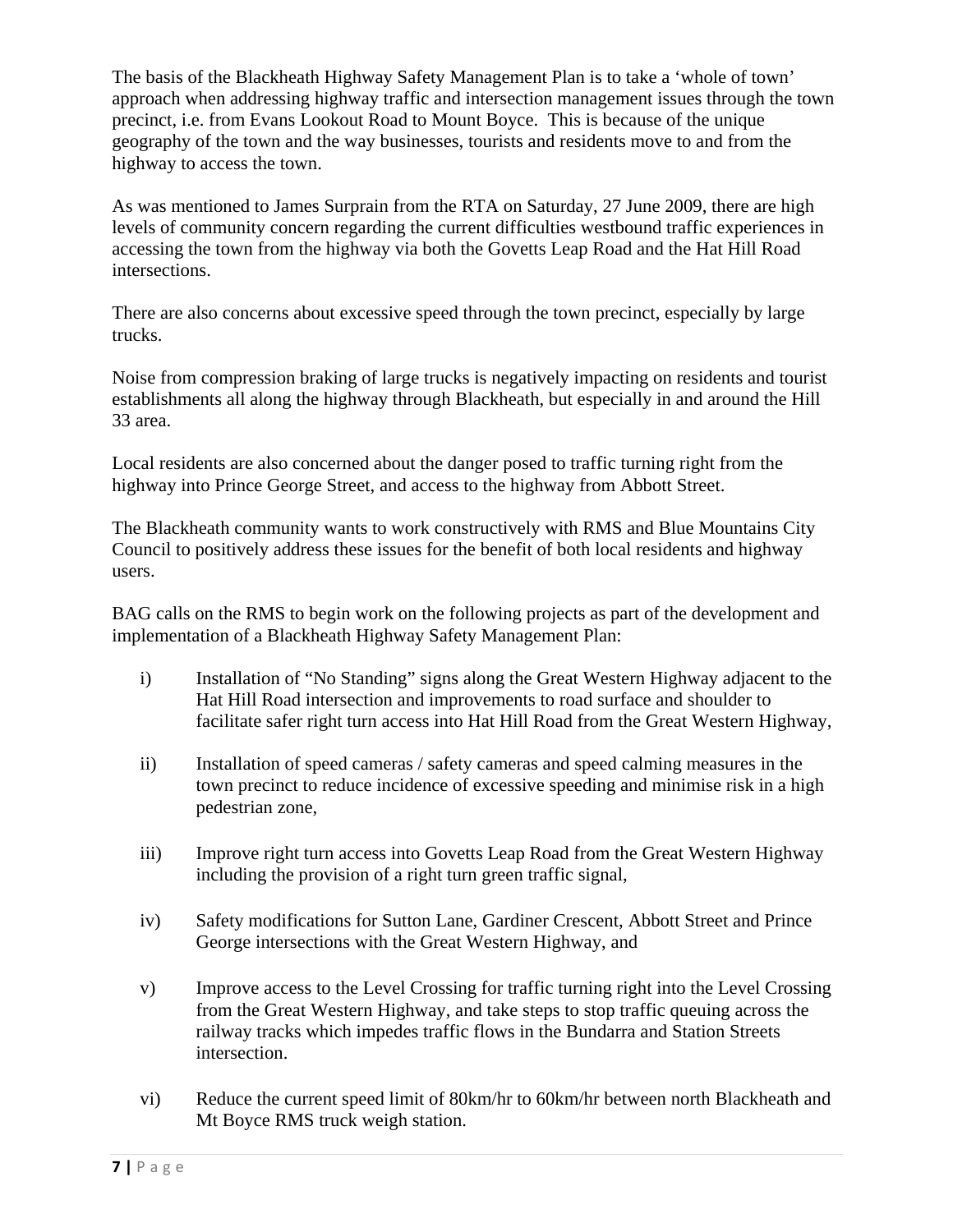vii) Implement a No Right Turn at the intersection of Hargraves Street and the Great Western Highway.

The above suggested projects have come about as a result of consultation between BAG and its members, local residents and Blackheath based community organizations. These projects form the initial stage of a highway safety management plan which we envisage would be developed by the RMS, Blue Mountains City Council and the local community as a comprehensive short to long term strategy to deal with increased traffic flows along the highway and future growth in the Blackheath community.

## **2.3 Great Western Highway between Medlow Bath and Evans Lookout Road, Blackheath**

Crash data obtained by the Blue Mountains Gazette from Transport for NSW show that there were 29 crashes on the highway at Medlow Bath between 2008 and 2011 which have caused significant injuries. There was also an accident resulting in a fatality in 2011.

Data collected by the Blue Mountains Gazette from NSW Police show there were at least five crashes causing injuries on the highway between Medlow Bath railway station and Evans Lookout Road between February 2012 and August 2012, all within a 1 kilometre stretch of the highway.

Accidents on the Great Western Highway between Medlow Bath railway station and Evans Lookout Road continue to cause major disruption to the local community and tourism because there are no alternative routes or vehicle access points between Medlow Bath and Blackheath.

Accordingly, we call on the RMS to attend to the following safety improvements as part of the \$250 million Great Western Highway revised investment package announced on 17 July 2012:

- i) Straighten the three sharp bends on the highway near Medlow Bath and improve the camber and alignment of the highway at this section.
- ii) Improve signage, road surface and drainage.
- iii) Realign the start of the two lanes on the highway east of Evans Lookout Road to improve driver certainty and extend this two lane section.
- iv) Implement proactive speed control measures along the highway.
- v) Implement electronic warning signs at Katoomba and Blackheath to alert motorists if there is a major incident on the highway between Katoomba and Blackheath.
- vi) Examine the possibility of developing an alternative local road between Medlow Bath and Blackheath along the southern side of the railway line for emergency use only.

We also call on the RMS undertake public consultation with the local community in relation to the safety concerns we have raised in relation to the highway between Medlow Bath and Evans Lookout Road.